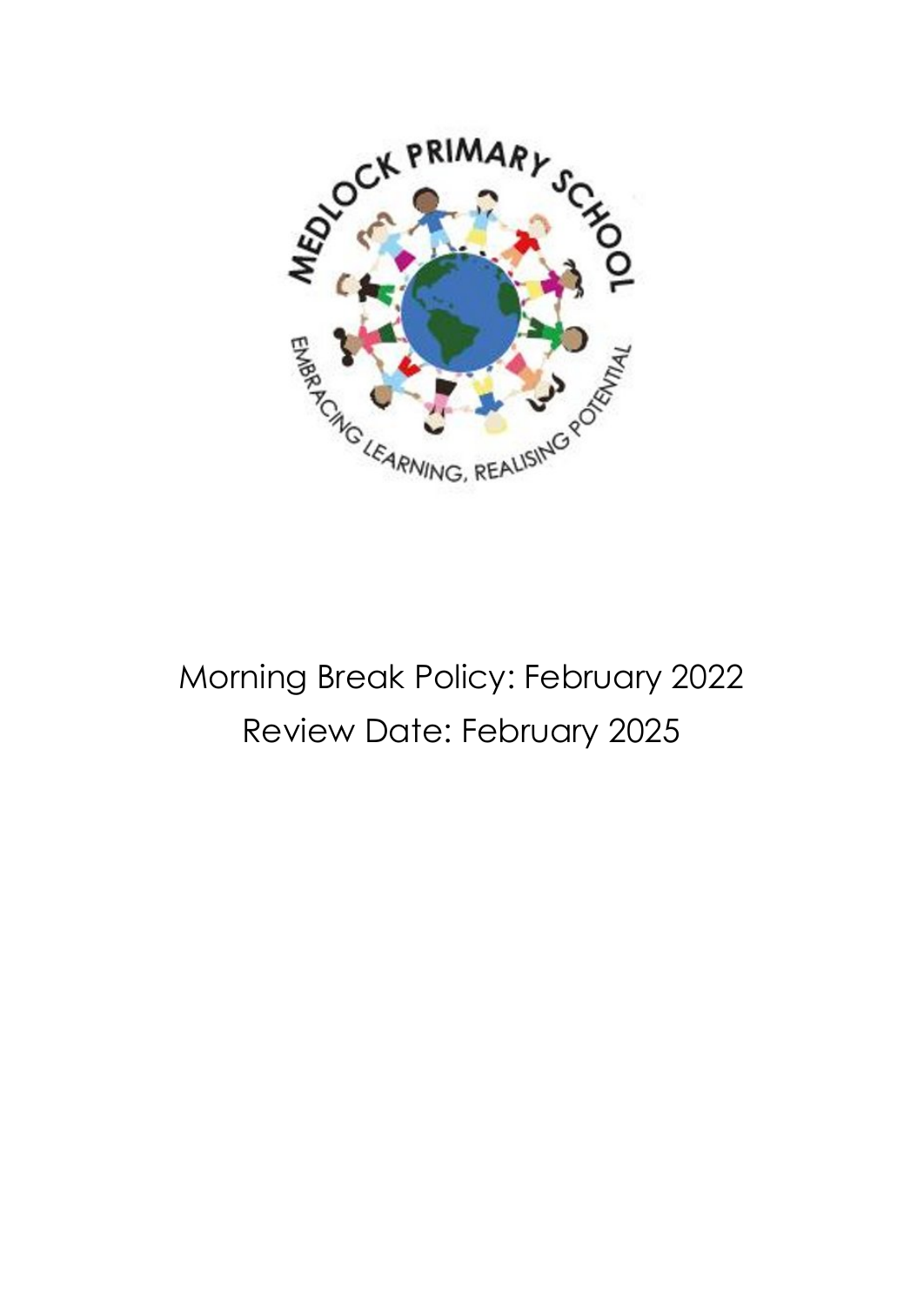## **Introduction**

Medlock Primary School recognises the positive impact a break in learning during the morning session has on all pupils in Key Stage 1 and Key Stage 2.

The morning break should follow the guidelines of this policy to ensure the break has the desired impact through structured physical exercise that ensures both healthy bodies and alert minds.

## **Key Stage 1 and Year 3**

To link to the continuous provision model the children will have been used to in the Early Year Foundation Stage (EYFS), the morning break should offer a range of activities for the children to choose from. The choice of activities should be refreshed regularly to ensure engagement and enjoyment. Where a specific need is identified in relation to a child/children's physical education or social learning, activities should be provided that cater for the targeted learning need.

Adults should model and engage with play to ensure children are able to get the most out of each activity.

Morning break happens at a natural break in the mornings learning and should last no longer than 15 mins.

## **Key Stage 2**

Morning break in key stage 2 should be separated into two distinct parts, a structured physical activity followed by a communal 'cool down'. Morning break should total no more than 15 minutes in all.

The starting point for all year groups should be the 'Medlock Mile' however, teachers can introduce other activities at their own discretion. Any physical activity a teacher introduces should be matched to the needs and interests of the class.

All pupils should participate.